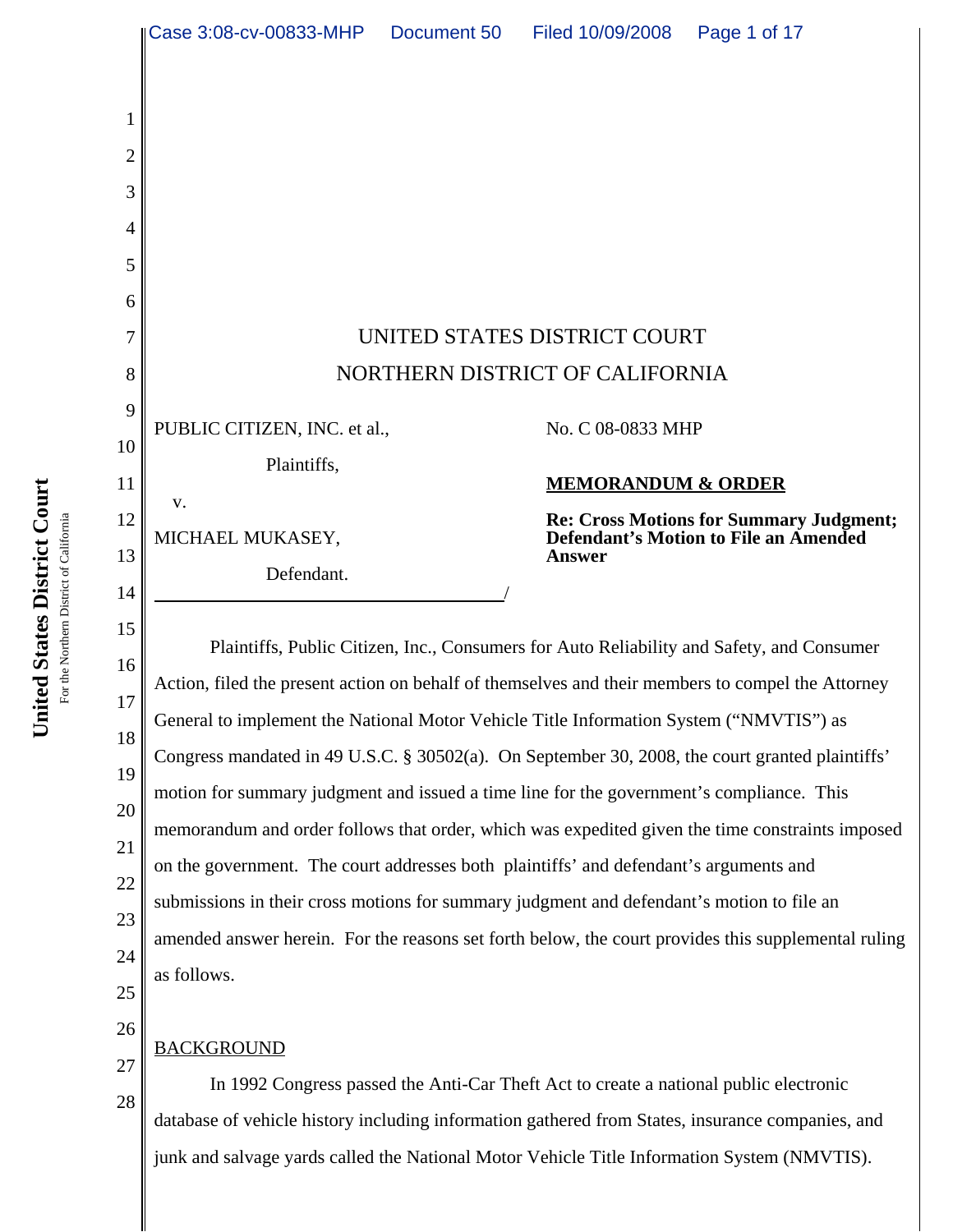1 2 3 4 5 6 7 Pub. L. 102-519, §§ 202-04, 106 Stat. 3390-93. The goal of NMVTIS is to provide individuals, States, law-enforcement officials, prospective purchasers of automobiles, and insurers with "instant and reliable access" to motor vehicle history information. Complaint ¶ 14. Such motor vehicle history information includes not only the validity of a vehicle's title, but also its mileage and theft or damage history, which would indicate whether the vehicle has been branded as a junk or salvage vehicle. Complaint  $\P$  15; 49 U.S.C. § 30502(a). NMVTIS is meant to protect the public from being "placed at risk by purchasing an unsafe motor vehicle." See Burch Dec.  $\P$  7, 8.

8 9 10 11 12 13 14 15 16 17 The deadline for the implementation of this database by the Secretary of Transportation was January 31, 1996. Complaint ¶ 2; Pub. L. 102-519 §§ 202-04, 106 Stat. 3390-93. The NMVTIS was not implemented by that deadline. Complaint  $\P$  3, 23 (citing H.R. Rep. No. 104-618, at 2-3 (1996)). Congress responded to this failure to act on the part of the Department of Transportation by passing new legislation, the Anti-Car Theft Improvements Act of 1996. Complaint ¶ 22. The Anti-Car Theft Improvements Act transferred responsibility for the database from the Secretary of Transportation to the Attorney General and extended the deadline for establishing the NMVTIS. Complaint ¶¶ 3, 24 (citing the Anti-Car Theft Improvements Act, Pub L. 104-152, 49 U.S.C. §§ 30501-30505). The NMVTIS was to be implemented "no later than December 31, 1997." 49 U.S.C. § 30502(a).

18 19 20 21 22 23 24 25 26 27 28 Under the statute, the Attorney General is required to "establish by regulation procedures and practices to facilitate reporting [of vehicle information by insurance carriers and junk and salvage yards] in the least burdensome and costly fashion;" establish a commencement date for the monthly reporting of that information for insurance carriers; and provide access to NMVTIS to prospective purchasers. 49 U.S.C. §§ 30504(a)(b) & (c); 49 U.S.C. § 30502(e)(C). The information is to be made available to assist with efforts to prevent the introduction of stolen vehicles and parts into interstate commerce. 49 U.S.C. § 30502(a)(2). As of the filing of this action, the Attorney General had not established the regulations to facilitate the reporting of that vehicle information, nor the commencement date, and prospective purchasers of automobiles do not have access to NMVTIS. Joint Case Management Statement at 1:1-2:3. Since the filing of this action, however, defendant has made some progress. Specifically, the Attorney General has "invited states to apply for funds to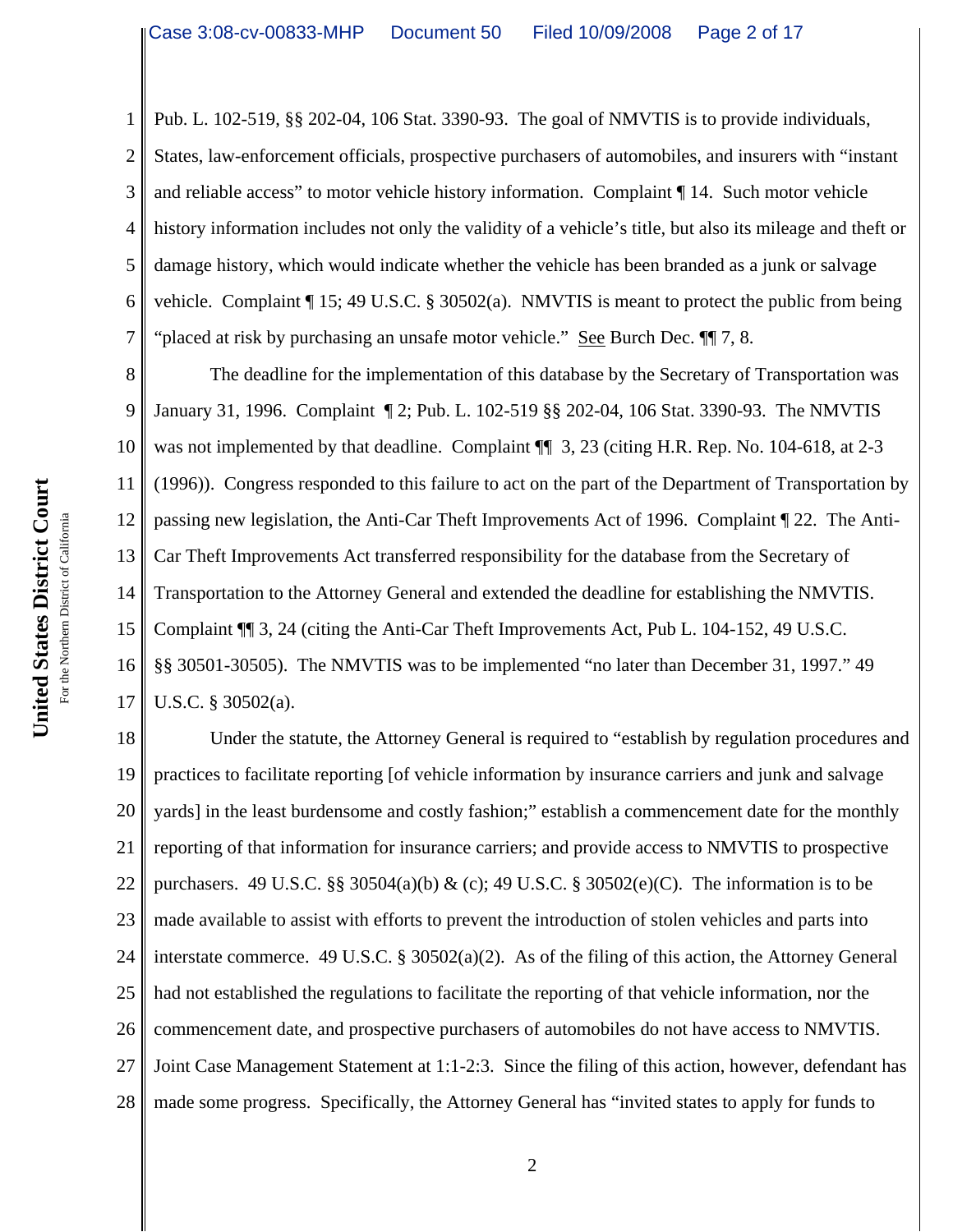1 2 3 4 participate in NMVTIS," "organized and held meetings with various NMVTIS stakeholders," and most recently has published a proposed rule in the Federal Register. Burch Dec. ¶¶ 11-14; Gormsen Dec. ¶¶ 17-18; National Motor Vehicle Title Information System (NMVTIS), 73 Fed. Reg. 54544 (proposed September 22, 2008) (to be codified at 28 C.F.R. pt. 25).

5 6 7 8 9 10 The process for implementing NMVTIS is potentially lengthy. Before any proposed regulation is finalized, it must go through various stages of review and be subject to public notice and comment. See Gormsen Dec. ¶¶ 2-3, 10-12. The Administrative Procedure Act, 5 U.S.C. § 5533(d), requires at least thirty days for the public to review a proposed regulation. Once it has been reviewed by the public, the draft rule is again subject to internal review. Id. 13. Only after this exhaustive review can the rule be published as a final rule in the Federal Register. Id. ¶ 15.

11 12 13 14 15 16 17 18 19 20 On May 13, 2008 the Attorney General's proposed rule for NMVTIS was submitted to the OMB. Id. ¶ 17. On July 24, 2008, the OMB returned the proposed rule to the Attorney General. Id. On September 22, 2008, the proposed rule was published and subject to a sixty-day public comment period. See 73 Fed. Reg. 54544 (proposed September 22, 2008) (to be codified at 28 C.F.R. pt. 25). Defendant is taking steps to begin to implement NMVTIS. See Dec. Burch ¶ 11 (stating that by the end of 2008 it is expected that there will be a sufficient number of participating States in the NMVTIS program for full implementation of the database). Pursuant to this court's recent order granting plaintiff's motion for summary judgment, defendant has been ordered to publish the final rule in the Federal Register and provide consumer access to NMVTIS by January 9, 2009. See Order Granting Plaintiffs' Motion for Summary Judgment, Docket No. 48.

21 22 23 24 25 26 27 28 Plaintiff Public Citizen is an organization whose purpose is, in part, to further consumer protection and safety related to automobiles. See Claybrook Dec. ¶¶ 2, 3. Consumer Action is an organization dedicated to assisting costumers to make "informed choices about buying used cars." Ridout Dec. ¶ 2. Likewise, Consumers for Auto Reliability and Safety ("CARS") is concerned with auto safety. See Taterka Dec. ¶ 2. Plaintiffs' members include prospective purchasers of automobiles. See Steinbach Dec. ¶¶ 2, 5 (CARS and Public Citizen member); Ellsworth Dec. ¶¶ 2, 3 (CARS members); Graff Dec. ¶¶ 1- 3 ( Public Citizen member); Perez Dec. ¶¶ 2, 3 (Consumer Action member). Plaintiffs, Public Citizen, CARS and Consumer Action, acting on behalf of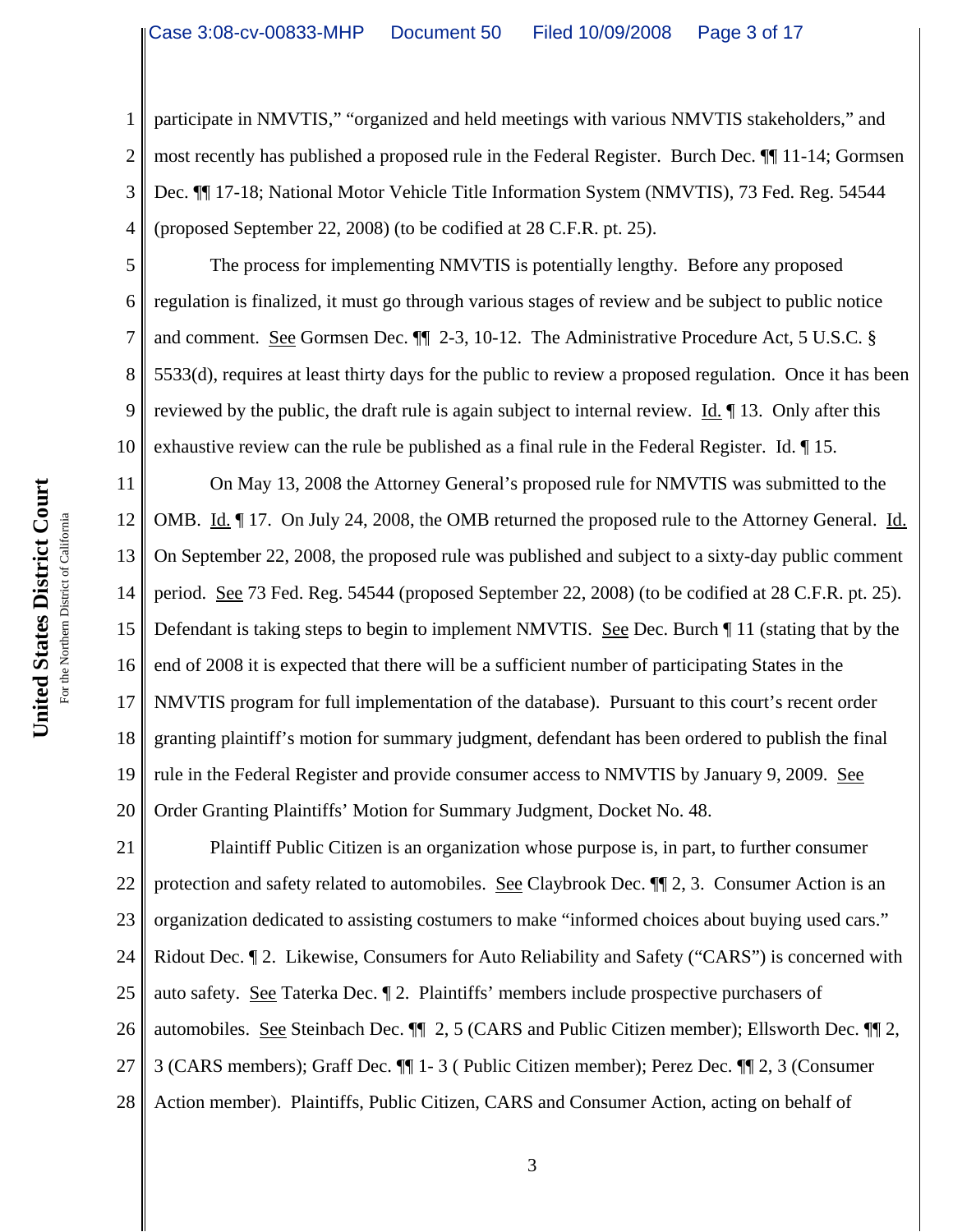1 2 3 4 themselves and their members, move for summary judgment to compel the Attorney General to implement the NMVTIS and request this court to create a time line for NMVTIS implementation. Complaint ¶ 5. Plaintiffs brought the instant action pursuant to the Federal Administrative Procedure Act, 5 U.S.C. §§ 706(1) & (2) ("APA").<sup>1</sup>

5 6 7 8 9 10 11 12 13 14 Plaintiffs contend that the Attorney General's failure to establish by regulation procedure and practices to facilitate reporting of information by insurance carriers and junk and salvage yards, as required by 49 U.S.C. § 30504(c), constitutes agency action "unlawfully withheld" and "unreasonably delayed" or "not in accordance with the law." Complaint ¶ 28; see APA 5 U.S.C. §§ 706(1)  $\&$  (2). The Attorney General concedes that he has not carried out the three actions that are required by statute and which plaintiffs are seeking to compel, namely (1) issuance of regulations to facilitate reporting by insurance carriers and junk and salvage yards, (2) setting of a start date for the reporting of such information, and (3) making such information available to prospective purchasers of automobiles. Complaint ¶ 27; see Joint Case Management Statement at  $2:15.$ 

15 16 17 18 19 20 21 22 23 24 25 26 27 28 Plaintiffs requested that the court declare that the Attorney General has violated the APA, 5 U.S.C. § 706(1) and the Anti-Car Theft Improvements Act, 49 U.S.C. §§ 30502 and 30504 and sought that the court order the defendant to: (1) no later than thirty days from the date of the court's order, if the Attorney General has not already done so, publish a notice of proposed rulemaking in the Federal Register; (2) no later than sixty days from the date of notice of proposed rulemaking, and no later than ninety days from the date of the court's order, publish a final rule establishing procedures and practices to facilitate the reporting of information to NMVTIS by insurance carriers and junk and salvage yards; (3) no later than thirty days from the publication of the final rule, establish a commencement date for monthly reporting of information to NMVTIS by insurance carriers and junk and salvage yards; (4) no later than sixty from the date of the court's order, ensure full access to information required under 49 U.S.C. §§ 30502(d) and (e)(C) to prospective purchasers of automobiles; and, (5) beginning thirty days after the court's order, and every sixty days thereafter, file progress reports detailing actions taken, and possible impediments to meeting the above deadlines with the court. See Complaint ¶ 30.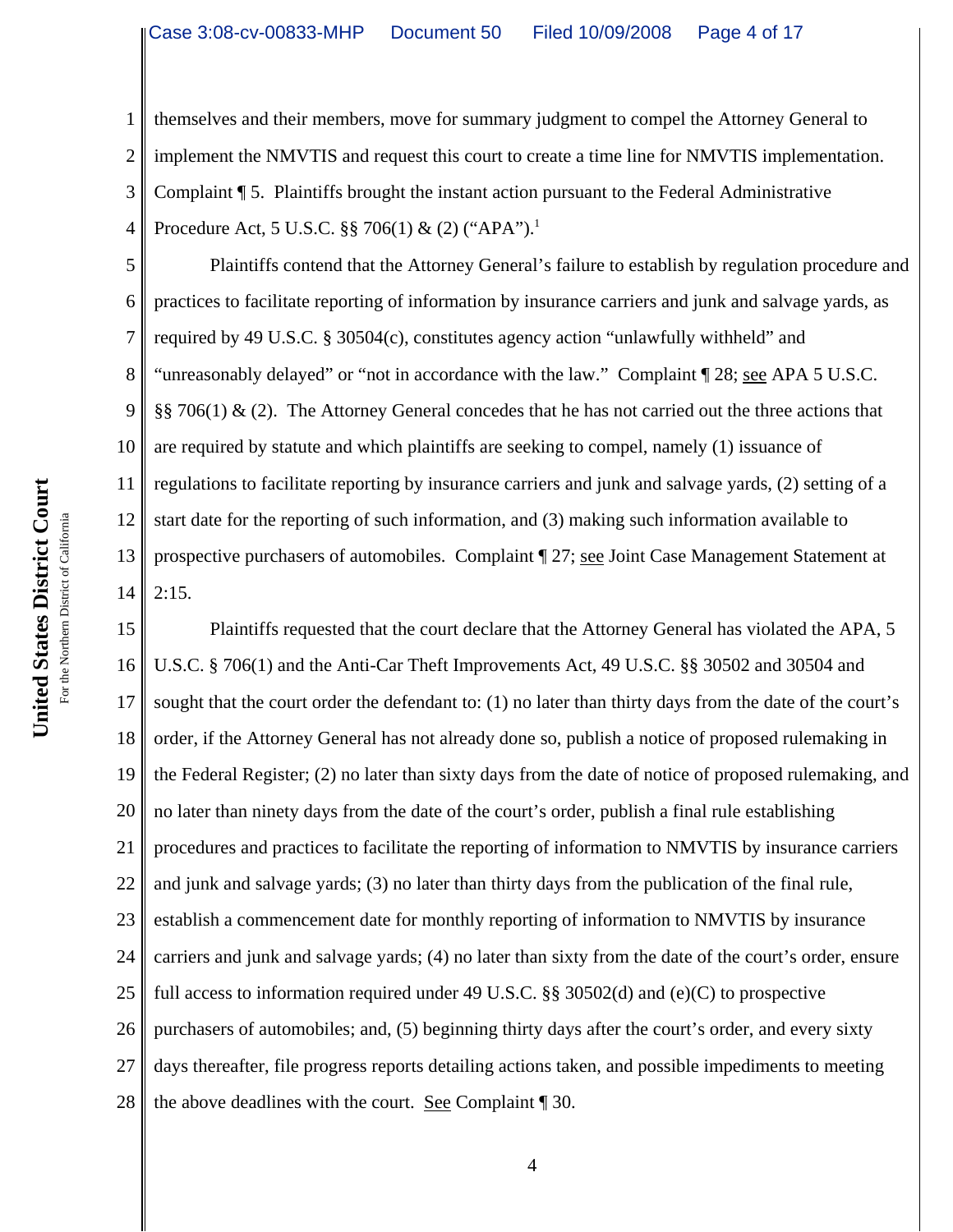16

1 2 3 4 5 6 7 8 9 10 11 12 13 14 15 In response to plaintiffs' motion for summary judgment, defendant raised affirmative defenses, arguing lack of subject matter jurisdiction, failure to state a claim, and laches. Answer at 1:22-27. In addition, defendant sought leave to file an amended answer to include the additional affirmative defense of the statute of limitations, alleging that plaintiffs' motion fell outside of the six-year statute of limitations provided by 28 U.S.C. § 2401. Def.'s Motion to File an Amended Answer at 2:16-20, 5:2-11. Defendant also sought judgment on the pleadings or in the alternative summary judgment, asserting that the Attorney General has taken steps towards implementing the NMVTIS. See Def.'s Motion for Judgment on the Pleadings, or in the Alternative, Motion for Summary Judgment at 7:15-24. Specifically, the second declaration of James Burch, a Deputy Director at the Bureau of Justice Assistance in the Department of Justice alleged that plaintiff's time line might not be reasonable, in large part because it is not possible to accurately predict how much time the agency will need to review the public comments. Second Burch Dec. ¶¶ 1-4. The parties submitted declarations in opposition to, and in support of, the cross-motions for summary judgment and defendant's motion to file an amended answer. Having previously ruled on plaintiff's motion for summary judgment in abbreviated form, the court rules on the remaining issues herein.

#### 17 LEGAL STANDARD

#### 18 I. Amendment of Pleadings

19 20 21 22 23 24 25 26 According to Federal Rule of Civil Procedure 15, a party may amend a pleading with leave of court, which should be freely given when justice so requires. Fed. R. Civ. P. 15(a)(2). The Ninth Circuit has construed Rule 15(a) broadly, requiring that leave to amend be granted with "extraordinary liberality." Morongo Band of Mission Indians v. Rose, 893 F.2d 1074, 1079 (9th Cir.1990); Poling v. Morgan, 829 F.2d 882, 886 (9th Cir.1987) (describing a "strong policy permitting amendment"); Advanced Cardiovascular Sys., Inc. v. SciMed Life Sys., Inc., 989 F.Supp. 1237, 1241 (N.D. Cal.1997) (Jensen, J.) ("[T]he court must be very liberal in granting leave to amend.").

27 28 Despite this liberal policy permitting amendment, the court may decline to grant leave where there is "any apparent or declared reason" for doing so. Collaboration Properties, Inc. v. Tandberg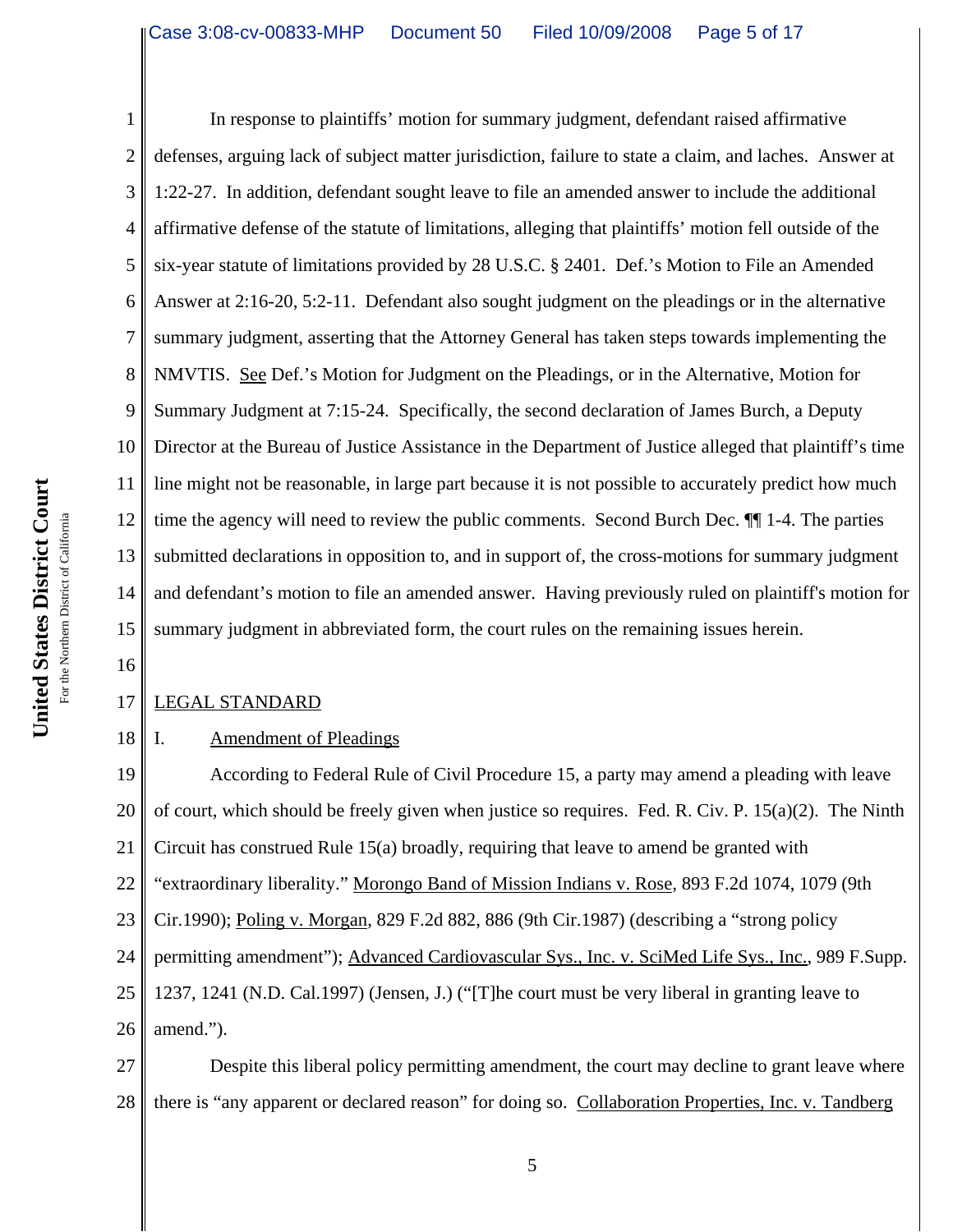1 2 3 4 5 6 7 ASA, 2006 WL 2398762, 2 (N.D. Cal. 2006) (Patel, J.). Although prejudice is the "touchstone of the inquiry under rule 15(a)" and "carries the greatest weight" the court must balance other factors including bad faith and undue delay in addition to prejudice to the opposing party. Eminence Capital, LLC v. Aspeon, Inc., 316 F.3d 1048, 1052 (9th Cir. 2003); Owens v. Kaiser Foundation Health Plan, Inc., 244 F.3d 708, 712 (9th Cir. 2001). Futility alone can also justify the denial of a motion to amend. Bonin v. Calderon, 59 F.3d 815, 845 (9th Cir.1995), cert. denied, 516 U.S. 1051 (1996).

8 II. Summary Judgment

9 10 11 12 13 14 15 16 17 Summary judgment is proper when the pleadings, discovery, and affidavits show that there is "no genuine issue as to any material fact and that the moving party is entitled to judgment as a matter of law." Fed. R. Civ. P. 56(c). Material facts are those which may affect the outcome of the proceedings. Anderson v. Liberty Lobby, Inc., 477 U.S. 242, 248 (1986). The party moving for summary judgment bears the burden of identifying those portions of the pleadings, discovery, and affidavits that demonstrate the absence of a genuine issue of material fact. Celotex Corp. v. Catrett, 477 U.S. 317, 323 (1986). On an issue for which the opposing party will have the burden of proof at trial, the moving party need only point out "that there is an absence of evidence to support the nonmoving party's case." Id. at 325.

18 19 20 21 22 23 24 Once the moving party meets its initial burden, the nonmoving party must go beyond the pleadings and, by its own affidavits or discovery, "set forth specific facts showing that there is a genuine issue for trial." Fed. R. Civ. P. 56(e). Mere allegations or denials do not defeat a moving party's allegations. Id.; see also Gasaway v. Nw. Mut. Life Ins. Co., 26 F.3d 957, 960 (9th Cir. 1994). The court may not make credibility determinations and inferences drawn from the facts must be viewed in the light most favorable to the party opposing the motion. Anderson, 477 U.S. at 249; Masson v. New Yorker Magazine, 501 U.S. 496, 520 (1991).

- 25
- 26 DISCUSSION

27 28 These cross-motions for summary judgment raise three main legal issues. The parties agree that the motions do not raise issues of material fact. The parties agree that the regulations have not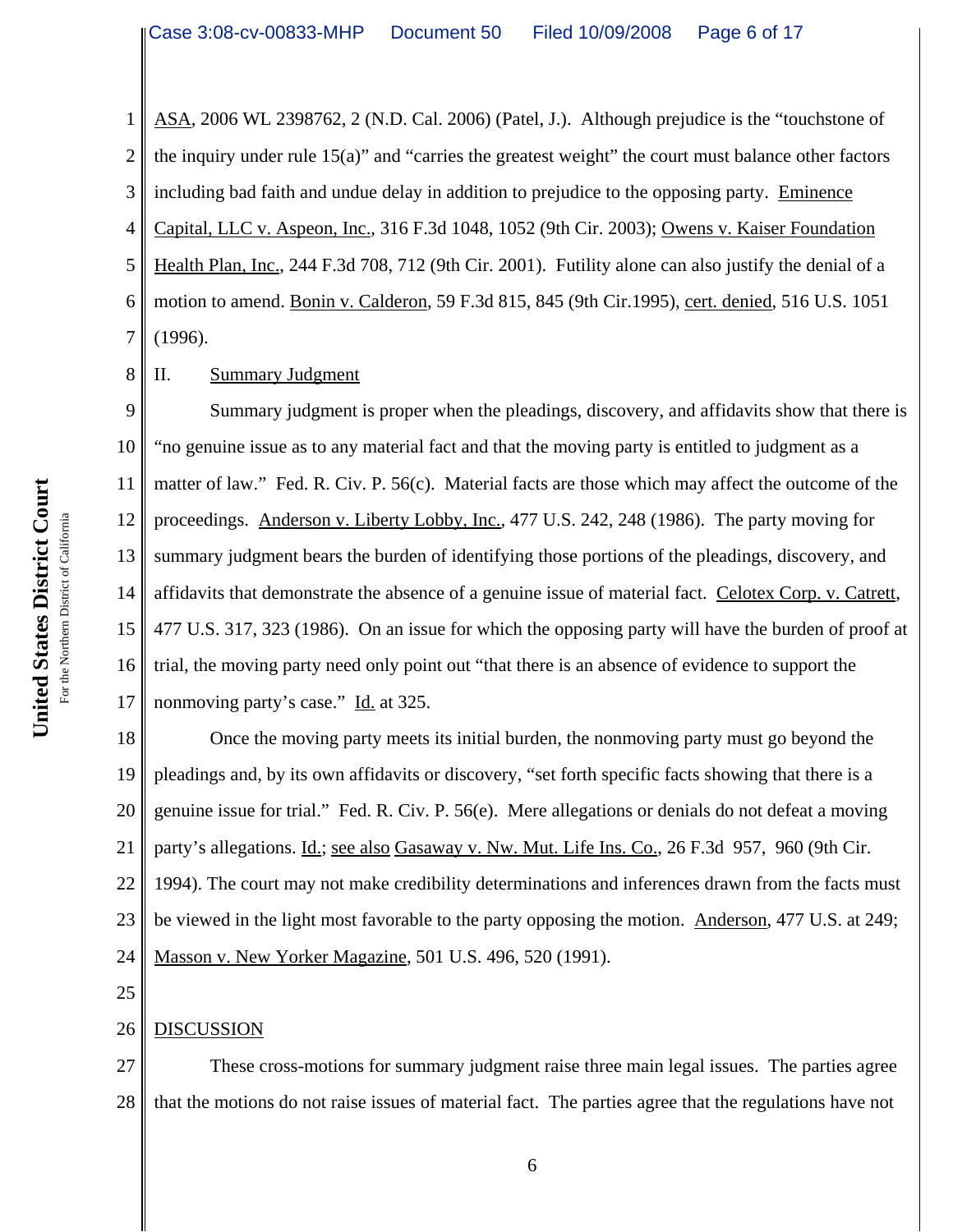1 2 3 4 5 6 7 8 9 10 11 12 been issued, a commencement date for monthly reporting by insurance carriers and junk and salvage yard operators has not been established and that prospective purchasers of automobiles do not have access to NMVTIS. The first legal issue in dispute concerns plaintiffs' standing to bring their claims: Defendant contends that the court lacks subject matter jurisdiction over this matter because plaintiffs' lack both representational/associational standing to sue on behalf of their members and organizational standing to sue on their own behalf. Second, defendant argues that plaintiffs' causes of action are time barred because the six-year statute of limitations applicable to administrative actions has expired. Defendant seeks leave to file an amended answer to include the statute of limitations as an additional affirmative defense, while also contending that the first defense, lack of subject matter jurisdiction, necessarily included a statute of limitations defense. Finally, the parties disagree about the reasonableness and lawfulness of defendant's progress (or lack thereof) towards taking the actions that are the subject of plaintiffs' claims.

I. Standing

14 15 In essence, the question of standing is whether the litigant is entitled to have the court decide the merits of the dispute or of particular issues. Warth v. Seldin, 422 U.S. 490, 498 (1975).

16 17 18 19 20 21 Defendant contests plaintiffs' standing to bring this suit on behalf of its members ("representational" or "associational" standing) or on its own behalf ("organizational" standing). See Smith v. Pac. Props & Dev. Corp., 358 F.3d 1097, 1101 (9th Cir. 2004). Plaintiffs' representational standing is contingent upon the standing of its members to bring suit, while plaintiffs' organizational standing turns on whether the organization itself has suffered an injury-in-fact. Id. The court examines each in turn.

22

13

## A. Representational/Associational Standing

23 24 25 26 27 28 For purposes of representational standing analysis it is sufficient if any one of the plaintiffs meets the requirements of the <u>Hunt</u> test, i.e., that: (a) its members would otherwise have standing to sue in their own right; (b) the interests it seeks to vindicate are germane to the organization's purposes; and (c) neither the claim asserted nor the relief requested requires the participation of individual members in the lawsuit. Hunt v. Washington Apple Advertising Comm'n, 432 U.S. 333, 343 (1977); see also Mass., 127 S. Ct. at 1453 ("Only one of the [litigants] needs to have standing").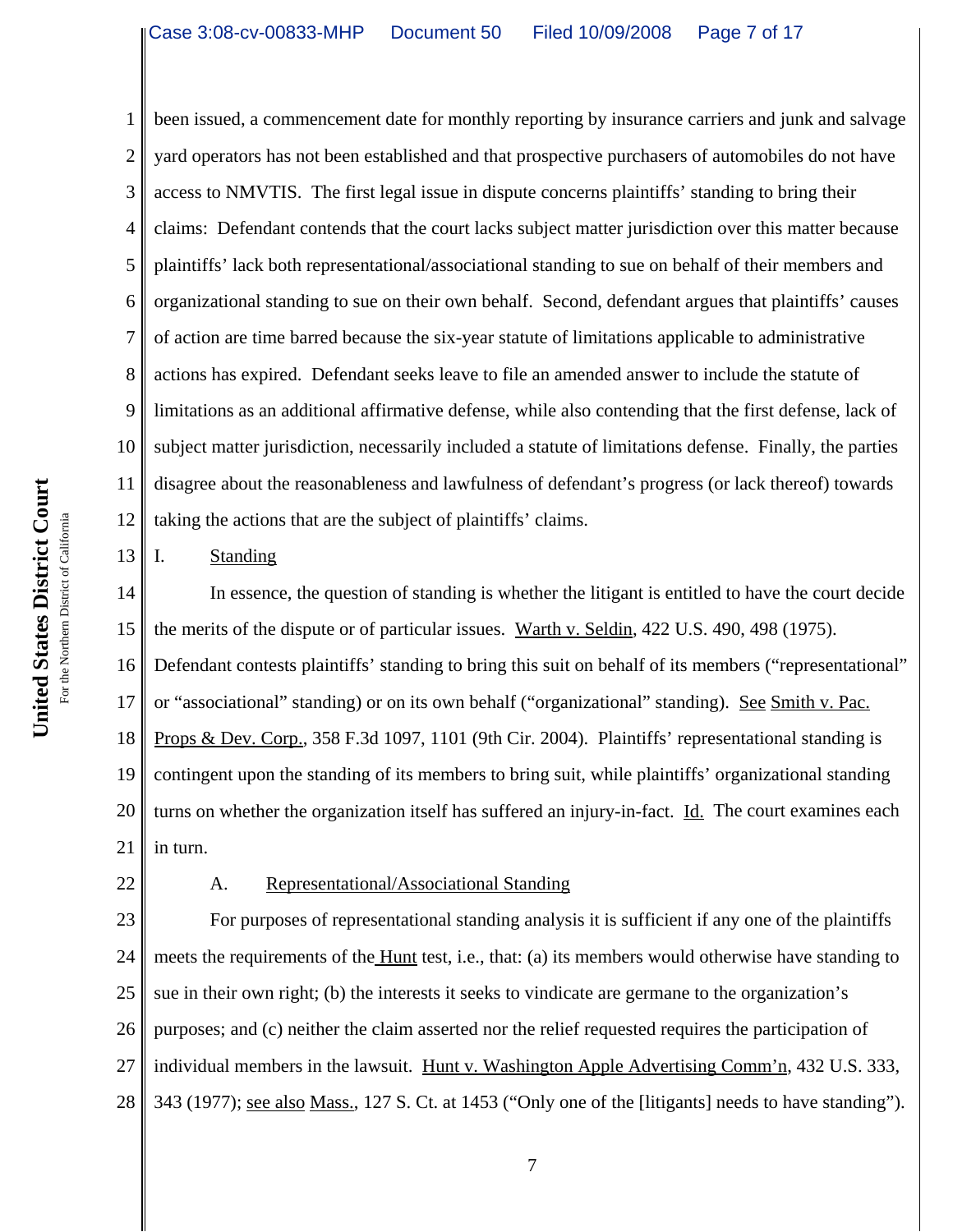1 2 3 4 5 6 7 8 9 10 11 As to the first prong, an individual member has standing if she has suffered an actual injury that is fairly traceable to defendant's action or inaction and is likely to be redressed by a favorable order. Lujan v. Defenders of Wildlife, 504 U.S. 555, 559 (1992). The court disagrees with defendant's position that plaintiffs' members lack standing because they have not suffered a sufficiently concrete injury. In support of their motion for summary judgment, plaintiffs present declarations from several of their members who plan to purchase used cars. See, e.g., Steinbach Dec. ¶¶ 2, 5 (CARS and Public Citizen member); Ellsworth Dec. ¶¶ 2, 3 (CARS members); Graff Dec. ¶¶ 2, 3 ( Public Citizen member); Perez Dec. ¶¶ 2, 3 (Consumer Action member). Each of these declarants describe an increased risk of harm because they do not have access to NMVTIS. See Steinbach Dec. ¶¶ 4, 6, 11-12; Ellsworth Dec. ¶¶ 4-5, 8; Graff Dec. ¶¶ 4, 5; Perez Dec. ¶ 4. The inability to access information, that the government is statutorily required to disclose, is

a "sufficiently distinct injury to provide standing to sue." Public Citizen v. U.S. Dep't of Justice,

13 491 U.S. 440, 449 (1989); Federal Elections Comm'n v. Akins, 524 U.S. 11, 22 (1998); and see Ctr.

14 for Biological Diversity v. Brennan,  $\qquad$  F. Supp. 2d  $\qquad$ , WL 2408901 at  $*7$  (N.D. Cal. 2007)

15 (Armstrong, J.). The Anti-Car Theft Improvement Act created a legal entitlement to information to

16 prospective automobile purchasers. See 49 U.S.C.  $\S 30502(e)(C)$  (providing that the Attorney

17 General, "shall make available . . . to a prospective purchaser of an automobile on request of that

18 purchaser . . . information in the System about that automobile."). The injuries suffered by

19 plaintiffs' members are caused by the Attorney General's ongoing failure to implement NMVTIS.

20 See, e.g., Ellsworth Dec. ¶¶ 4, 5; Perez Dec. ¶¶ 3-5; Steinbeck Dec. ¶¶ 6, 7.

21 22 23 24 25 26 27 28 It is axiomatic that when a party fails to compile and make available information to the public, the public does not have access to that information. In the instant action, because the government has not implemented NMVTIS, the information to which plaintiffs' members are entitled has not been disclosed. Accordingly, they have suffered an informational injury and a related increased risk of harm by being deprived of this safety information. See, e.g., Steinbeck Dec. ¶¶ 5-14 (detailing the increase risk of harm associated with not knowing the flood and accident history of used cars); Brown Dec.  $\P$  6-12 (describing the need for NMVTIS in view of defective and incomplete commercial vehicle-history services like "CARFAX"). A particularly poignant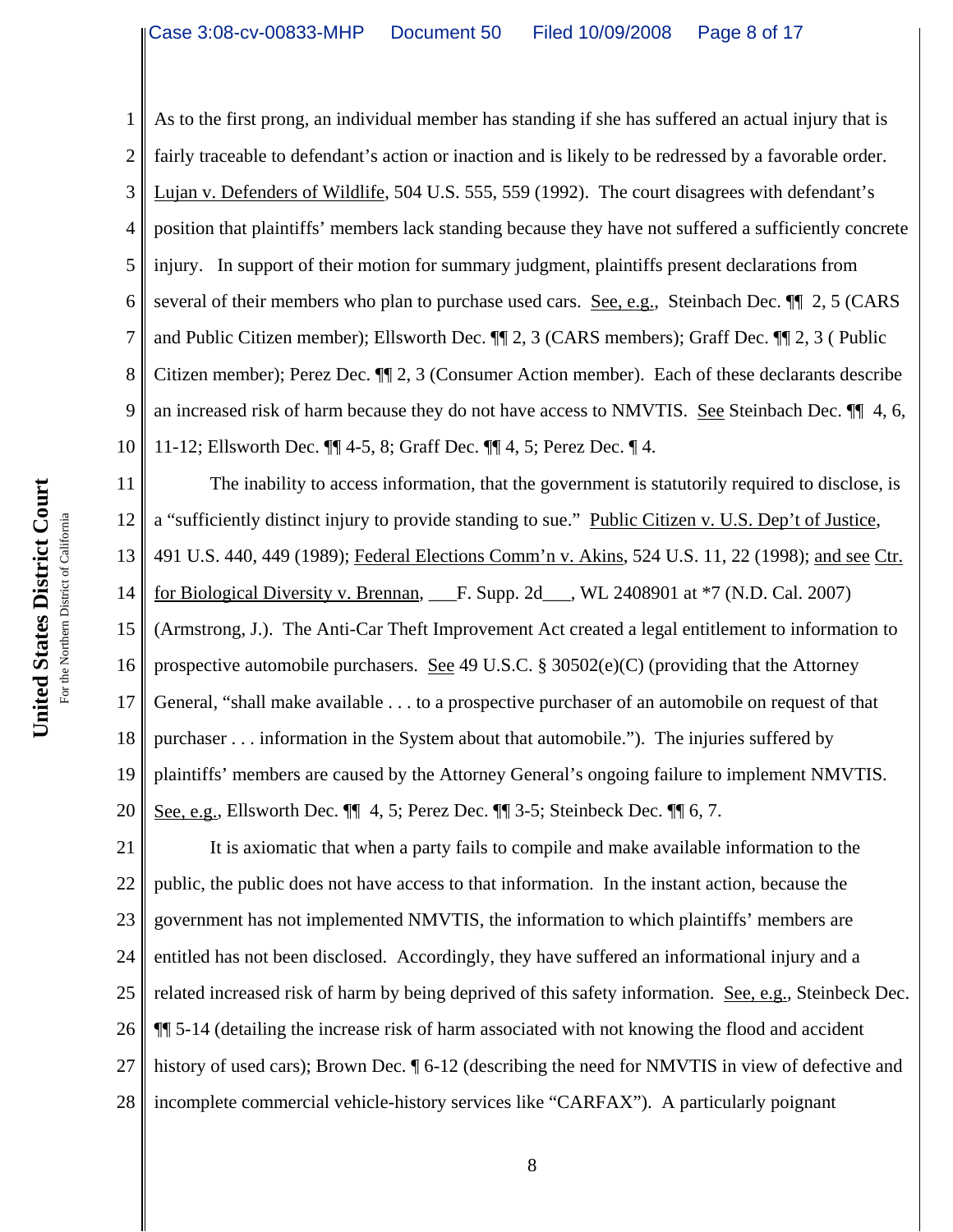1 2 3 4 5 6 7 8 9 declaration from Robert and Mary Ellsworth, CARS members, describes their personal experience with the harm that results from not having access to NMVTIS. Ellsworth Dec.  $\P$  4-7 (Because they were unable to obtain a vehicle's prior history, they unwittingly purchased a truck that was previously in a frontal collision and had been cheaply refurbished. After they purchased the truck they were involved in a frontal collision. The air bags, which had never been repaired or replaced after the first collision, failed to deploy; their son died as a result.). Both the informational injury suffered by plaintiffs' members as well as their increased risk of harm due to the unavailability of the NMVTIS is redressable by a court-mandated compliance with the Anti-Car Theft Improvements Act and implement NMVTIS. See Steinbach Dec.  $\P$  14; Ellsworth Dec.  $\P$  8; Taterka Dec.  $\P$  8, 9.

10 11 12 13 14 15 16 17 18 19 As to the second and third prongs of the Hunt test, the subject of the litigation and the injury faced by their members is clearly germane to plaintiffs' purposes. For example, the aim of Public Citizen is to further consumer protection and safety related to automobiles. See, e.g., Claybrook Dec.  $\P$  2, 3. And "helping individuals navigate the used-car buying process has been integral to [Consumer Action's] mission." Ridout Dec. ¶ 3. The interests of allowing prospective automobile purchasers access to a database to search for safer vehicles and to give the member purchasers greater value for their money by paying fair market value for a clean vehicle are germane to the purpose of Public Citizen, CARS and Consumer Action alike. Lastly, the participation of the individual members of these organizations is not required nor necessary to either the claim asserted or the relief requested. Accordingly, plaintiffs satisfy the test for representational standing.

20

### B. Organizational Standing

21 22 23 24 25 26 27 28 Although it need not be shown, given that plaintiffs have demonstrated standing to sue on behalf of their members, the court also finds that plaintiffs have organizational standing. Even if an organization has not suffered injury to itself, it may have standing to assert the rights of others who have suffered an injury-in-fact. Warth v. Seldin, 422 U.S. 490, 511 (1975). Furthermore, "an increased risk of harm can itself be [an] injury-in-fact sufficient for standing." Ecological Rights Found. v. Pacific Lumber Co., 230 F.3d 1141, 1151 (2000). When it is not necessary to know the names of injured persons in order to be assured beyond any reasonable doubt that they exist, the organizations to which they belong have suffered an injury-in-fact, such that they may pursue the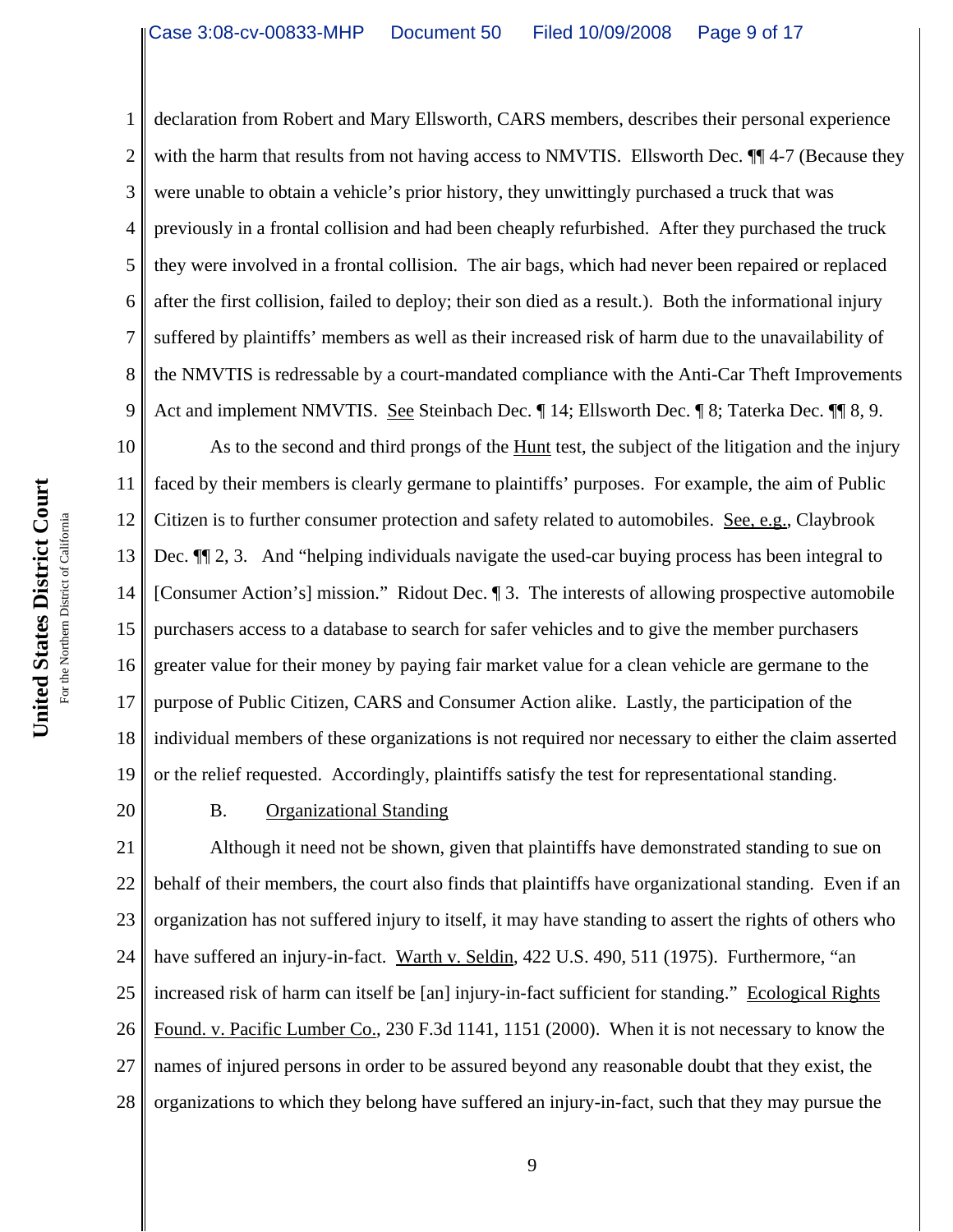1 2 3 4 5 6 7 8 9 10 action on their members' behalf. Public Citizen v. FTC, 869 F.2d 1541, 1551-52 (D.C. Cir 1989). The court notes that a substantial risk of harm created by agency failure to implement the NMVTIS has been acknowledged by both Congress and the Department of Justice. See, e.g., H.R. Rep. No. 104-618, at 2-3 (1996) (stating that timely implementation "would prevent thieves from obtaining legitimate vehicle ownership" and concluding that the detrimental effects of fraud for consumers "remain unacceptably high, due in part to the failure to implement [NMVTIS]."). Moreover, because plaintiffs' seek only injunctive relief, the participation of individual members is not required and their specific identities need not be known. Accordingly, for purposes of the injury-in-fact requirement, plaintiffs' have demonstrated that they face a concrete and particularized injury that provides standing to sue. See Public Citizen v. U.S. Dep't of Justice, 491 U.S. 440, 448-450 (1989).

12 13 14 15 16 17 18 19 20 21 22 23 24 25 26 27 Finally, defendant also raises prudential considerations for standing. Indeed, the question of standing involves both constitutional limitations on federal court jurisdiction and prudential limitations on its exercise. Bennett v. Spear, 520 U.S. 154, 162 (1997) (citing Warth v. Seldin, 422 U.S. 490, 498 (1975)). In suits under the APA, the Supreme Court has held that the applicable prudential standing requirement is "whether the interest sought to be protected by the complainant is arguably within the zone of interests to be protected or regulated by the statute or constitutional guarantee in question." Ass'n of Data Processing Serv. Org., Inc. v. Camp, 397 U.S. 150, 153 (1970). In that regard, the Supreme Court has construed the "generous review provisions" of the APA to serve a "broadly remedial purpose." Id. at 156. The Supreme Court has more recently restated that "the breadth of the zone of interests varies according to the provisions of law at issue, so that what comes within the zone of interests of a statute for purposes of obtaining judicial review of administrative action under the 'generous review provisions' of the APA may not do so for other purposes." Bennett, 520 U.S. at 163. There can hardly be any real dispute that plaintiffs have standing under the zone of interests test to bring their present causes of action under the APA. The court finds that plaintiffs have standing to sue on behalf of themselves and their members. II. Motion to Amend Answer/Statute of Limitations

United States District Court **United States District Court** For the Northern District of California For the Northern District of California 11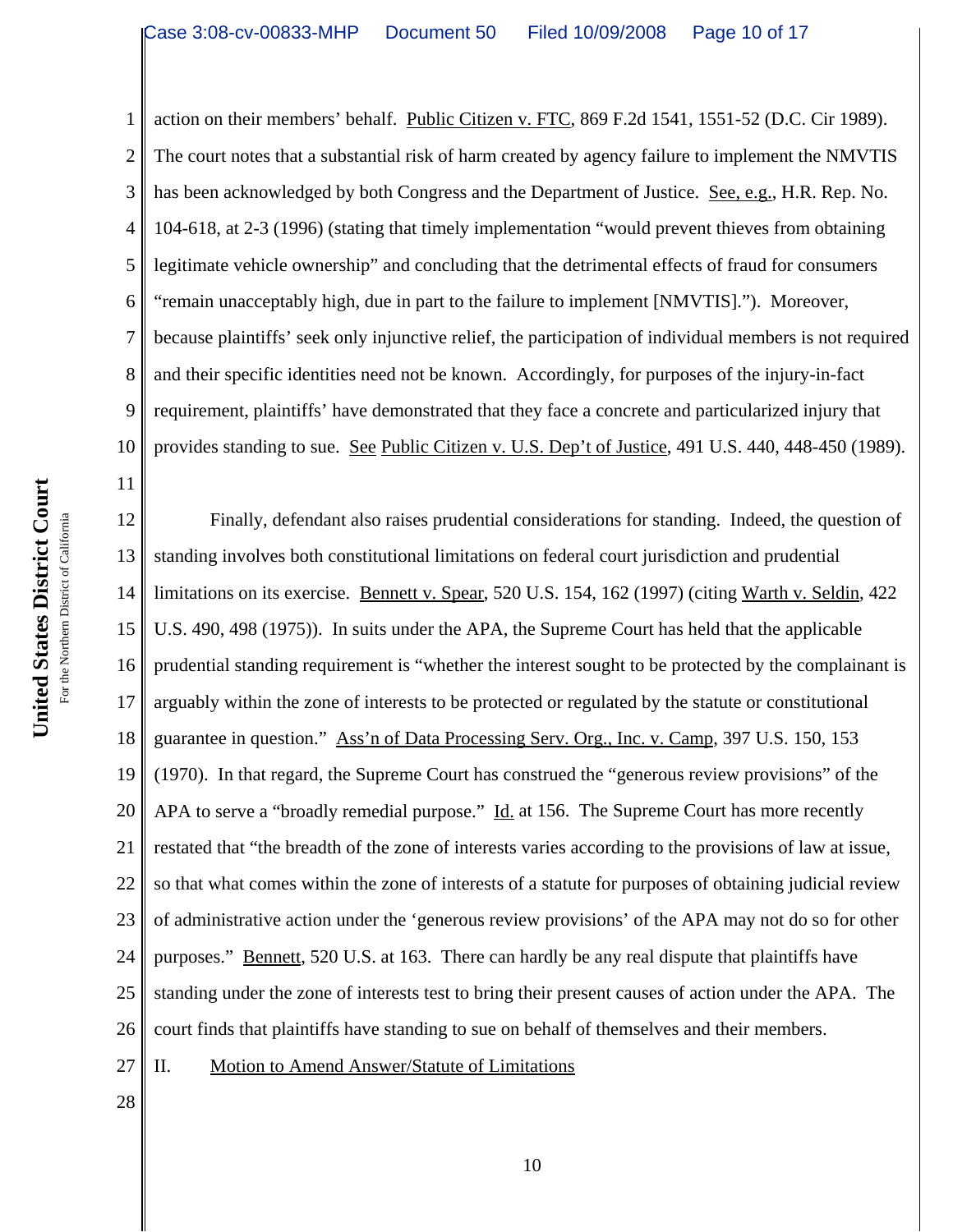1 2 3 4 5 6 7 8 9 10 11 12 Defendant asserts that the present action is not timely under 28 U.S.C. § 2401, the general six-year statute of limitations for federal government action. See Wind River Min. Corp. v. United States, 946 F.2d 710, 713 (9th Cir. 1991); Sierra Club v. Penfold, 857 F.2d 1307, 1315 (9th Cir. 1988); Dugong v. Rumsfeld, F. Supp. 2d<sub>13</sub>, 2005 WL 522106, at \*5 (N.D. Cal. 2006) (Patel, J.). 28 U.S.C. section 2401(a) sates, in relevant part, that "every civil action commenced against the United States shall be barred unless the complaint is filed within six years after the right of action first accrues." Under that section, a cause of action "against an administrative agency 'first accrues' . . . as soon as (but not before) the person challenging the agency action can institute and maintain a suit in court." Spannaus v. Dep't of Justice, 824 F.2d 52, 36 (D.C. Cir. 1987). Indeed, "until the plaintiff can file suit and obtain relief," a limitations period ordinarily does not begin to accrue. California ex rel. California Dept. of Toxic Substances Control v. Neville Chemical Co., 358 F.3d 661, 668 (9th Cir. 2004).

13 14 15 16 17 18 19 20 21 Defendant argues that the present action "first accrued" on the date when the Attorney General failed to take the requisite action set out by statute, i.e., on December 31, 1997. Defendant contends that because the six-year statute of limitations began to run on that date, the present action is now untimely. However, this argument does not find support in case law. The Ninth Circuit has held that "no action can be remedial until a final remedial action plan is in place. Id. at 670. Moreover, there is no limitations period specifically applicable to unreasonable or unlawful delay claims under the APA. See, e.g, Am. Canoe Ass'n v. EPA, 30 F. Supp.2d 908, 925 (E.D. Va 1998) (holding that plaintiff's APA claim under § 706(1) is not time-barred, since "application of a statute of limitations to a claim of unreasonable delay is grossly inappropriate").

22 23 24 25 26 27 28 Defendant did not rely on the statute of limitations defense in its original answer. Accordingly, defendant now seeks leave to raise an additional affirmative defense challenging the timeliness of this action, while maintaining that a statute of limitations defense was necessarily included in its lack of subject matter jurisdiction defense and thus cannot be waived. The defendant relies on John R. Sand & Gravel Co. v. United States, \_\_U.S.\_\_, 128 S. Ct. 750 (2008), 128 S. Ct. 750 (2008), to assert the jurisdictional nature of 28 U.S.C. § 2401(a), the six-year statute of limitations applicable to APA actions.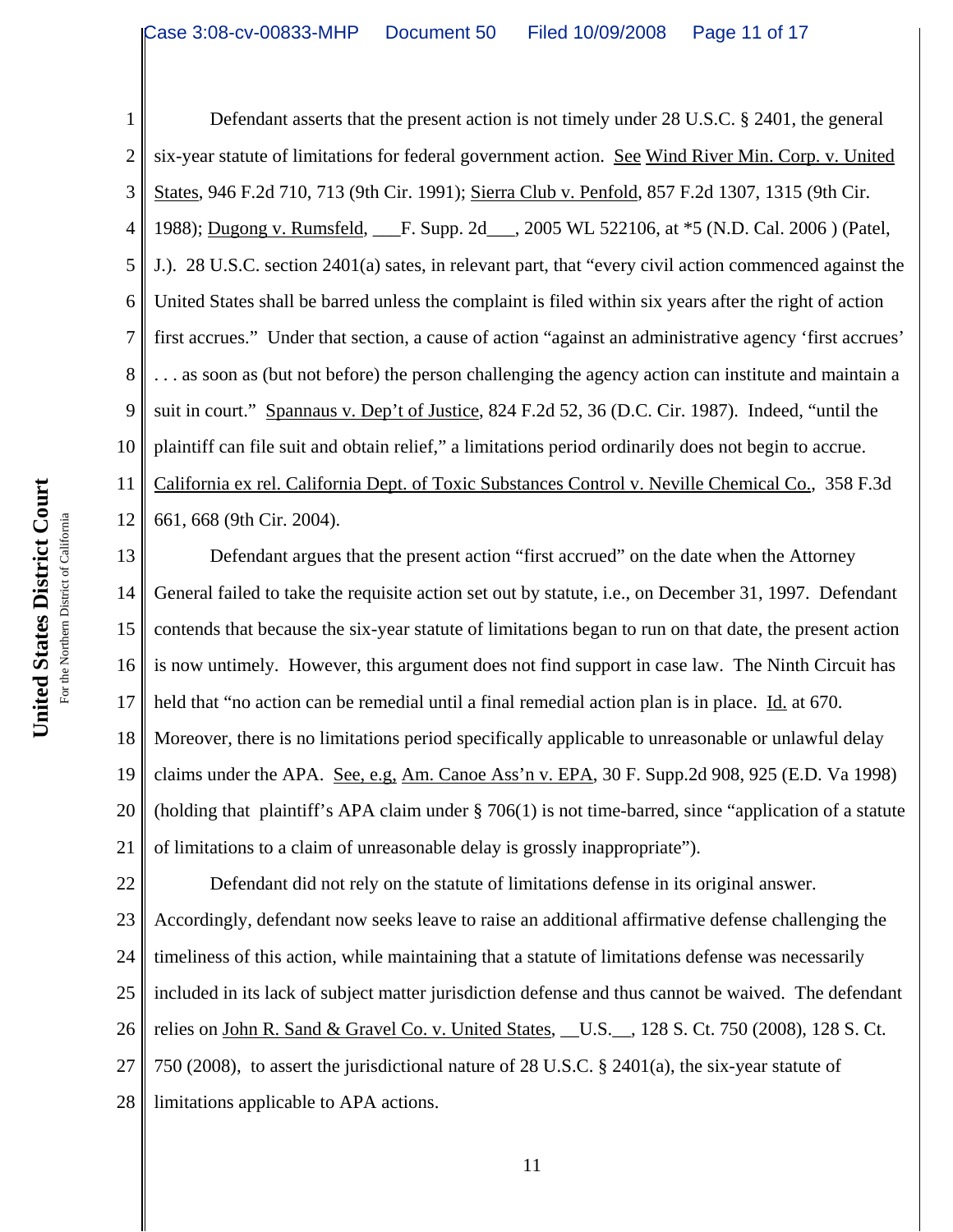1 2 3 4 5 6 7 8 9 10 11 12 13 14 15 16 17 Sand involves a different statute of limitations, and the Ninth Circuit has not had the occasion to address Sand's applicability, if any, to the APA. This court sees no reason to attempt to extend Sand's holding and find such application now. The Ninth Circuit has previously made clear that "section 2401(a)'s six-year statute of limitations is not jurisdictional, but is subject to waiver." See Ceders-Sinai Med. Ctr. v. Shalala, 125 F.3d 765 (9th Cir. 1997); Dugong, 2005 WL 522106, at \*5. Defendant's reliance on Sand is questionable. Sand is distinguishable on multiple grounds: It involved a review of agency action rather than inaction, the question presented limits itself to a lawsuit filed in the Court of Federal Claims and its holding specifically applies to a "special statute of limitations governing the Court of Federal Claims." 128 S. Ct at 752. Sand's only mention of 28 U.S.C. § 2401(a) is in a dissenting opinion, which itself is dicta and does not even attempt to apply the holding of the case to that statute, but merely notes that Courts of Appeals are divided on the waivable nature of 28 U.S.C. § 2401(a). 128 S. Ct at 760-61 (Ginsberg, J., dissenting) (noting that "[t]oday's decision hardly assists lower courts endeavoring to answer this question" and "[a]fter today's decision, one will need a crystal ball to predict when this Court will reject, and when it will cling to, its prior decisions interpreting legislative texts."). Accordingly, this court declines to hold that defendant's jurisdictional defense necessarily included a statute of limitations defense and the latter will have been waived absent this court granting defendant leave to amend its answer.

18 19 20 21 22 23 24 25 Generally, leave to amend pleadings "shall be freely given when justice so requires." Fed. R. Civ. P. 15(a). The court has the discretion to grant or deny an opportunity to amend, with futility being one of the inquiries. Foman v. Davis, 371 U.S. 178, 182 (1962) ( "[F]utility includes the inevitability of a claim's defeat on summary judgment."); Johnson v. Am. Airlines, Inc., 834 F.2d 721, 724 (9th Cir.1987). In the present case, the court finds defendant's motion futile, because the statute of limitations defense will inevitably be defeated. Even if the statute of limitations defense was not waived, under some novel application of Sand, it is still necessarily barred under the continuing violations doctrine.

26

A. Continuing Violations Doctrine

27 28 The continuing violations doctrine serves to bar the application of the statute of limitations defense when a single violation exists that is 'continuing' in nature. See, e.g., Nat'l Parks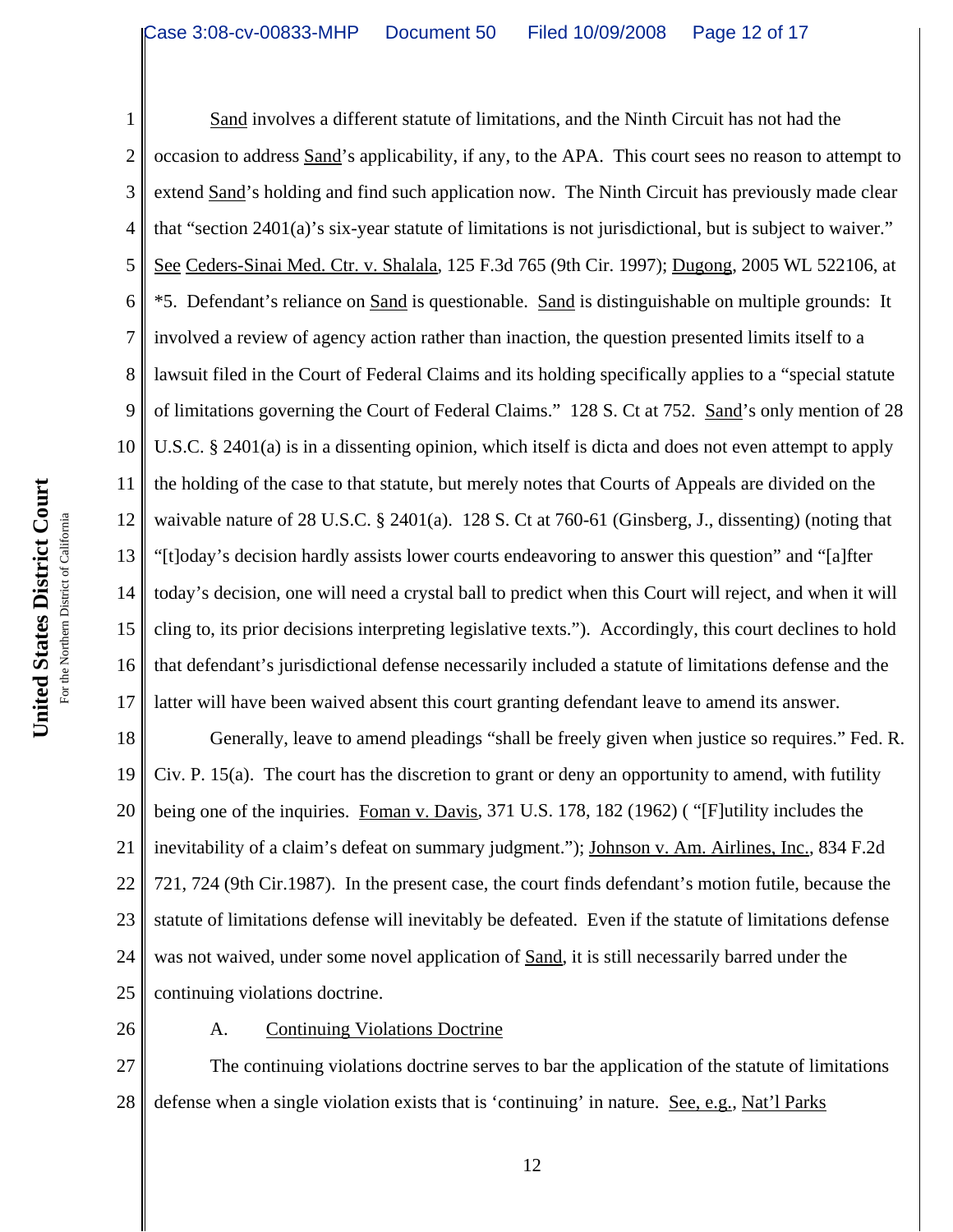1 2 3 4 5 6 Conservation Ass'n, Inc. v. Tenn. Valley Auth., 480 F.3d 410, 417 (6th Cir. 2007) ("Courts have long distinguished continuing violations, which toll the applicable statutes of limitations, from repetitive discrete violations, which constitute independently actionable individual causes of action."). Under the continuing violations doctrine, the court can consider as timely all relevant violations including those that would otherwise be time barred. Sharpe v. Cureton, 319 F.3d 259, 267 (6th Cir.), cert. denied, 540 U.S. 876 (2003).

7 8 9 10 11 12 13 14 15 16 17 18 19 20 21 22 23 24 Here, plaintiffs suggest that the continuing violations doctrine applies to government *inaction.* Although the Ninth Circuit has extended the continuing violations doctrine to employment and civil rights contexts, it has not offered any explicit guidance regarding application of the continuing violations doctrine to the situation at bar. See, e.g., Douglas v. Cal. Dep't of Youth Auth., 271 F.3d 812 (9th Cir. 2001); Gutkowsky v. County of Placer, 108 F.3d 256 (9th Cir. 2007). Courts outside of the Ninth Circuit are split on whether to apply the continuing violations doctrine to instances of agency inaction. See, e.g., Wilderness Soc'y v. Norton, 434 F.3d 584, 589 (D.C. Cir. 2006) (concludes in dicta that § 2401(a) does not time-bar actions to rectify agency inaction in violation of a statutory duty); S. Utah Wilderness Alliance v. Norton, 301 F.3d 1217, 1232 (10th Cir. 2002) (notes in dicta that an agency's failure to act as statutorily mandated "should be considered an ongoing failure to act, resulting in an ever-green cause of action for failure to act"); Nat'l Parks Conservation Ass'n, 480 F.3d at 416-17 (6th Cir.2007); Schoeffler v. Kempthorne, 493 F. Supp.2d 805, 814-22 (W.D. La. 2007); Save the Valley, Inc. v. U.S. Envtl. Prot. Agency, 223 F. Supp.2d 997, 1001 n. 1 (D. Ind. 2002); S. Appalachian Biodiversity Project v. U.S. Fish and Wildlife Serv., 181 F. Supp. 2d 883, 887 (E.D. Tenn. 2001) ("The statute of limitations commences to run anew each and every day that the Service does not fulfill the affirmative duty required of it."); Am. Canoe Ass'n v. U.S. Envtl. Prot. Agency, 30 F. Supp.2d 908, 925 (D. Va. 1998); Nat. Res. Def. Council v. Fox, 909 F. Supp. 153, 159-60 (S.D.N.Y. 1995).

25 26 27 28 This question was recently decided in the United States District Court for the District of Oregon, on review of a Magistrate Judge's decision not to apply the continuing acts doctrine where the United States Fish and Wildlife Service neglected to designate a critical habitat area for the endangered Oregon chub. Institute for Wildlife Protection v. United States Fish and Wildlife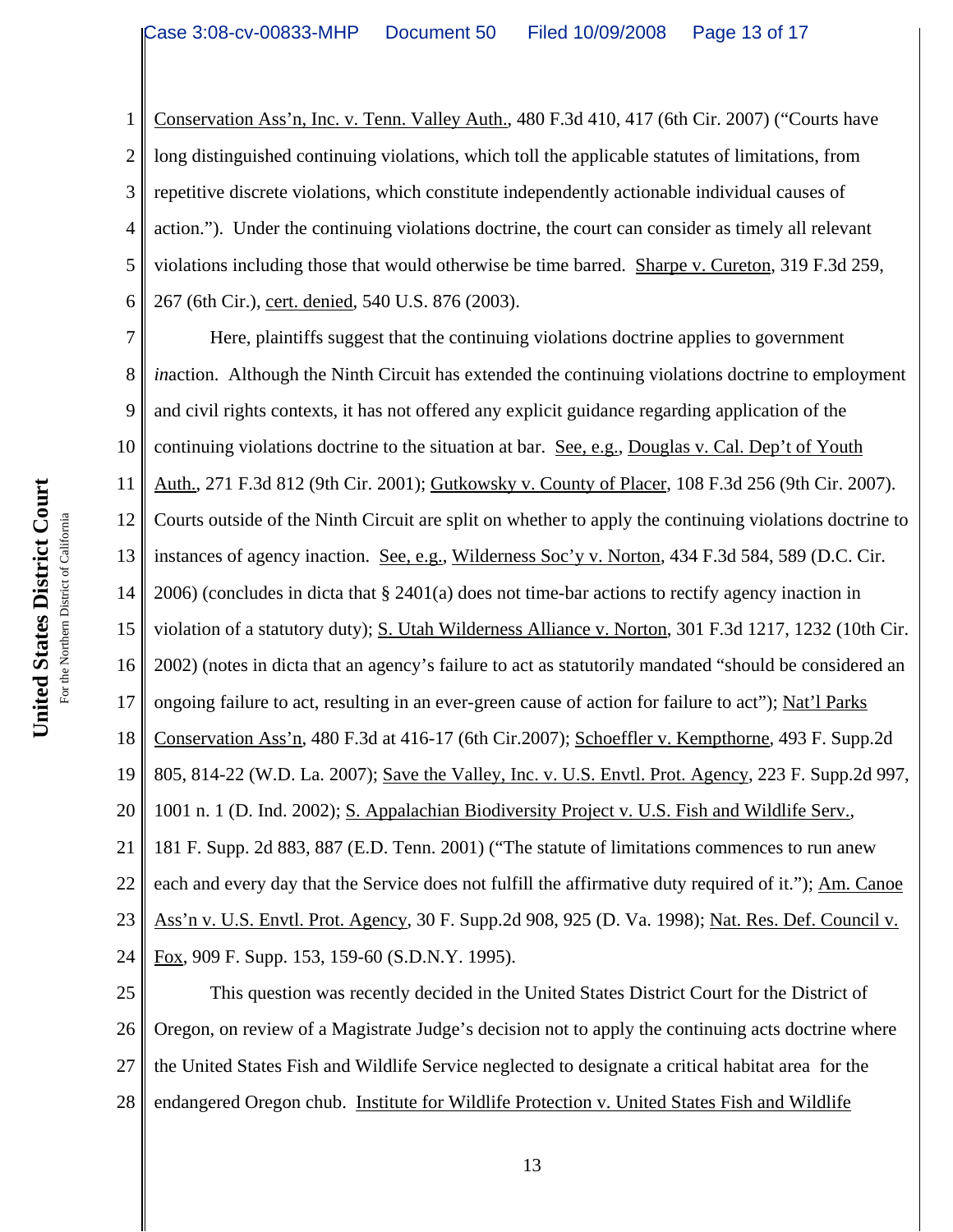1 2 3 4 5 6 7 8 9 10 Service, F. Supp.2d WL 4117978 at \*3-7 (D. Or. 2007). Navigating without guidance from the Ninth Circuit, the Oregon District Court looked to the underlying purpose of statutes of limitation. Id. at 5. In its examination, it found that statutes of limitation are "grounded in equity and based on the principles of avoiding stale claims, achieving finality, and protecting those who rely on the law." Id. (citing Am. Pipe & Constr. Co. v. Utah, 414 U.S. 538, 554-55 (1974); Holmberg v. Ambrecht, 327 U.S. 392, 396 (1946).) But, "where the statutory violation is a continuing one the staleness concern disappears." Havens Realty Corp. v. Coleman, 455 U.S. 363, 380 (1982) (quoted in Institute for Wildlife Protection, at 555). Based on this reasoning and the weight of authority in other circuit and district courts, the Oregon District Court declined to apply section 2401 to government inaction.

11 12 13 14 15 16 17 This court holds that an application of section 2401 to the Attorney General's failure to comply with the Anti-Car Theft Improvements Act would allow the Attorney General to avoid judicial oversight by merely delaying too long. In essence an application of section 2401 would eviscerate a specific ongoing statutory obligation. This court agrees with the analysis of the Oregon District Court and declines to apply section 2401 to bar judicial review of the Attorney General's inaction where Congress specifically directed action. The Attorney General's failure to perform a nondiscretionary duty is a continuing violation. The present action is therefore timely.

III. Remedy

18

19 20 21 22 23 24 25 26 27 28 In the Ninth Circuit, courts have discretion as to whether or not to compel agency action. See Nat'l Wildlife Fed'n v. Nat'l Marine Fisheries Serv., 422 F.3d 782, 795-96 (9th Cir. 2005) (citing Biodiversity Legal Found. v. Badgley, 309 F.3d 1166, 1177 (9th Cir. 2002)); see also Ford Motor Co. v. NLRB, 305 U.S. 364, 373 (1939) ("while the court must act within the bounds of the statute and without intruding upon the administrative province, it may adjust its relief to the exigencies of the case in accordance with the equitable principles governing judicial action") (cited by Santillan v. Gonzalez, 338 F. Supp.2d. 1065, 1085 (N.D. Cal. 2005) (Patel, J.)). While courts may issue detailed remedies including concrete time lines, "[i]t is also settled, however, that the court should not deny itself of the benefit of agency expertise in the absence of extraordinary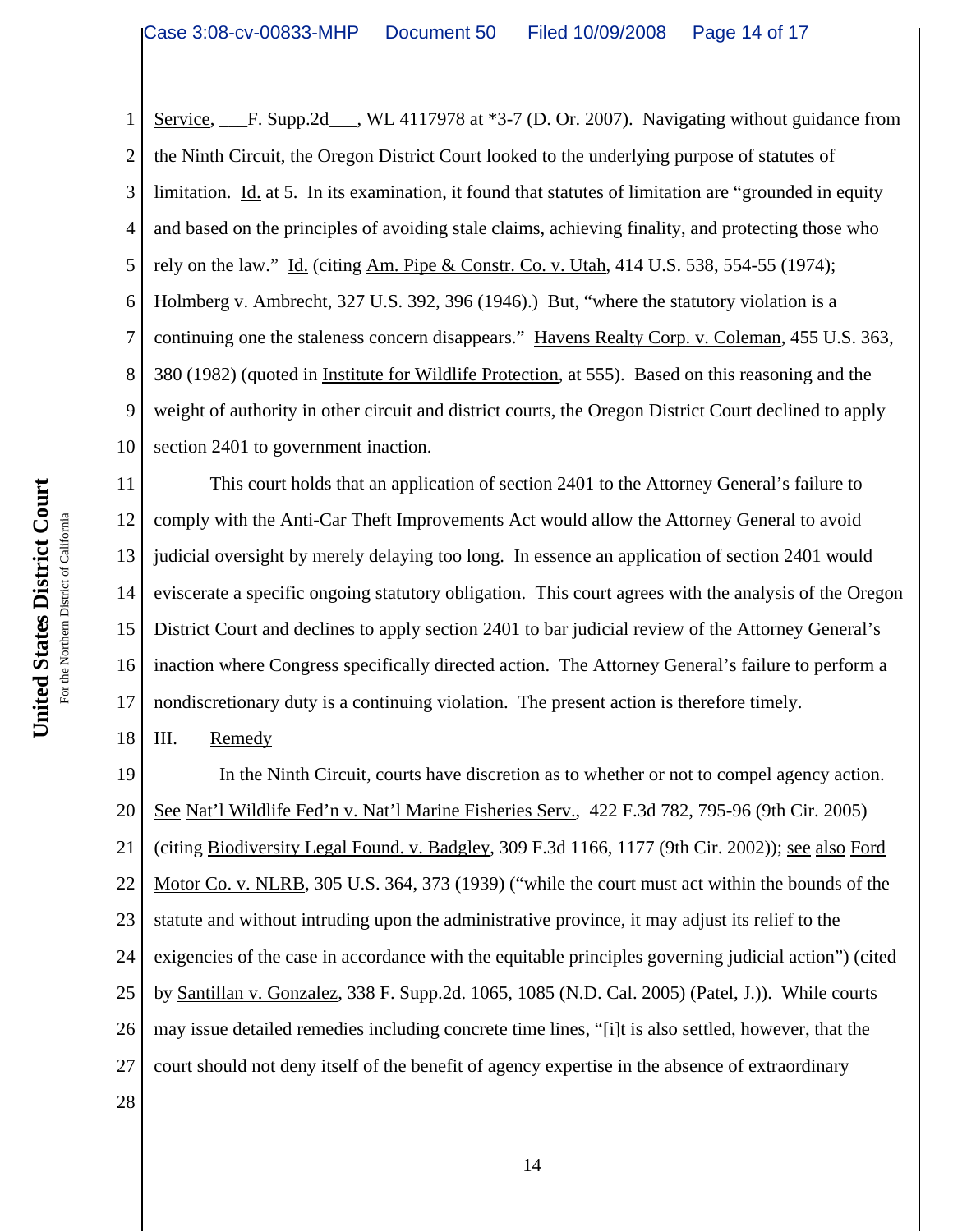1 2 circumstances." Santillan, 338 F. Supp.2d. at 1085 (quoting Cal-Almond, Inc. v. Yeutter, 756 F. Supp. 1351, 1356 (E.D. Cal. 1991)) (internal quotations omitted).

3 4 5 6 7 8 9 10 11 12 13 14 15 16 17 18 Section 706(1) of the APA provides in relevant part that a court "shall . . . compel agency action unlawfully withheld or unreasonably delayed." 5 U.S.C. § 706(1). In its submissions and at the oral hearing, defendant argued that steps were being taken to begin to implement NMVTIS, and full implementation was generally expected by the end of this year, a time frame which was in harmony with plaintiffs' proposed time line. The court is mindful, however, that the Attorney General did not take any action towards implementing the NMVTIS until after plaintiffs brought the present action. Indeed, at the oral hearing plaintiffs' reminded the court of an example from recent past that suggests that the small progress defendant has made in the past decade may not be enough to ensure that the congressional purpose behind the Anti-Car Theft Improvement Act is effectuated. The 1992 Anti-Car Theft Act directed the Attorney General to establish a similar database of stolenvehicle information called the National Stolen Passenger Motor Vehicle Information System (NSPMVIS) by July 25, 1993. 49 U.S.C. § 33109. The Attorney General did not issue a Notice of Proposed Rulemaking (NPRM) relating to the NSPMVIS until nearly 9 years after the statutory deadline had passed. 67 Fed. Reg. 17027 (April 9, 2002). That NPRM requested public comments by June 10, 2002. Id. The Attorney General has only recently entered the final rulemaking stage for the NSPMVIS. See 72 Fed. Reg. 22811-01 (April 30, 2007).

19 20 21 22 23 24 25 26 27 28 Considering this past history, and given that defendant only began the rulemaking process once plaintiffs initiated this action, the court finds the Attorney General's recent progress towards implementing NMVTIS welcome but insufficient to ensure that the congressional purpose behind the Anti-Car Theft Improvement Act will be effectuated. As such, equitable relief is deemed necessary. See Nat'l Wildlife Fed'n, 422 F.3d at 795. Thus, in order to make defendant's assurances more concrete, the court found it necessary to order the Attorney General to comply with the Anti-Car Theft Improvement Act with clear deadlines. A range of deadlines was discussed with the parties at the hearing, and a proposed order was jointly filed by the parties with agreed upon deadlines. The court granted plaintiffs' motion for summary judgment and ordered defendant to comply with that jointly proposed order. See, Docket No. 48. In summary, the court ordered dates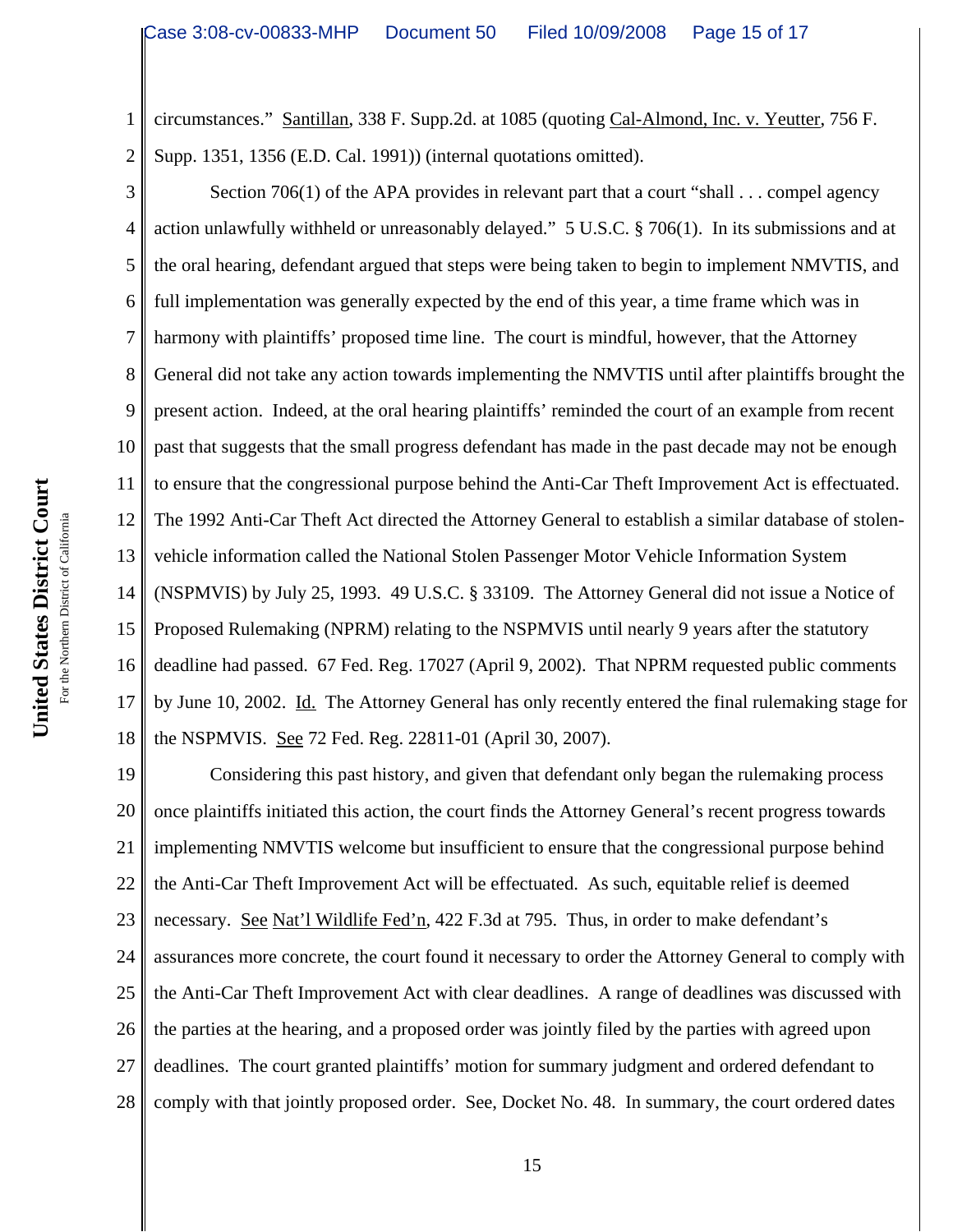1 2 3 4 5 6 for the final rule to be published, for consumer access to be granted and for information reporting by private entities to commence. The Attorney General was granted a grace period to obtain information from states that currently have restrictions on consumer access, and the court ordered progress reports with any notice of potential delay to be issued prior to any of the deadlines. The present ruling takes notice of these deadlines and finds they are consistent with the court's intent and reasoning contained in the present rulings.

### 8 **CONCLUSION**

7

13

14

16

17

18

19

20

21

22

23

24

25

26

27

28

9 10 11 12 On equitable consideration of all factors involved, defendant's motion to file an amended answer is DENIED; and defendant's motion for judgment on the pleadings or in the alternative for summary judgment is DENIED. Plaintiffs' motion for summary judgment has previously been GRANTED.

IT IS SO ORDERED.

15 Dated: October 9, 2008

14 Bota

MARILYN HALL PATEL United States District Court Judge Northern District of California